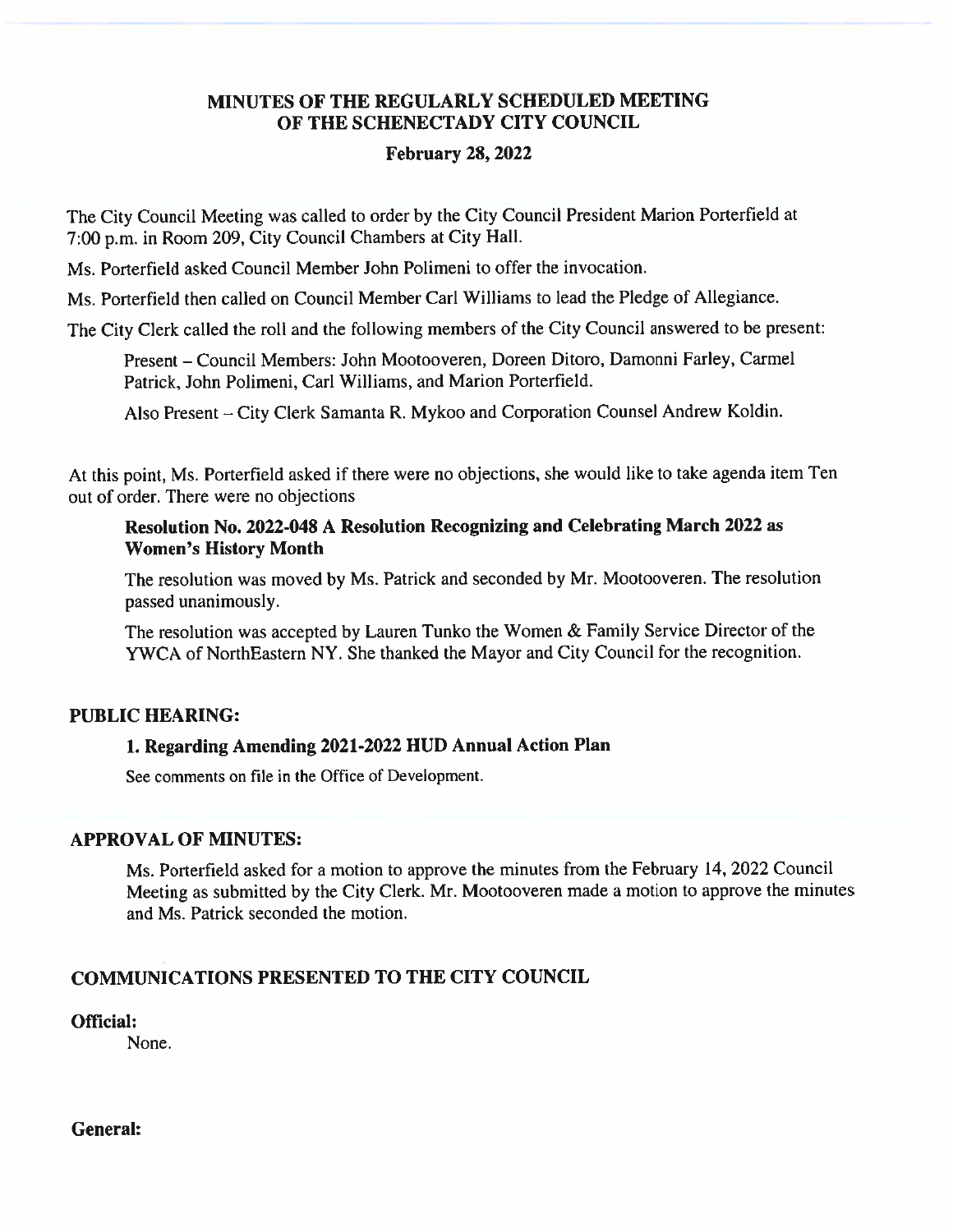Schenectady City Council Minutes February 28, 2022 / Page 2 of 4

From Lorena Harris, an email requesting support to increase the Collegiate Science  $\&$ Technology Entry Program (CSTEP) and the Science and Technology Entry Program (STEP) funding by a total of 20%.

From David Giacalone, an email addressing March as being Problem Gambling Awareness Month (PGAM) and requesting that the City Hall steeple be lit yellow on March 8<sup>th</sup> to represent "Shining the Light on Problem Gambling." He also requests support in adoption of a proclamation for Problem Gambling Awareness Month.

#### **Petitions:**

None.

### PRIVILEGE OF THE FLOOR (LEGISLATIVE ITEMS):

Ms. Porterfield invited all who wished to address the Legislative Agenda to come forward or otherwise submit their comments to the City Clerk:

**P. D. Voorhis** – Stated that there were seven items in executive session that the public has no idea of what they are, there were real estate sales and claims, but no other details.

Bob Mantello - Stated that he has the knowledge and experience drafting budgets and it appears our golf budget lacks funding over the years. There has not been any foresight in escalating costs when creating the budget. He asks that the Council amend the Golf Course budget increase for senior residents to prevent this significant increase.

Seeing no speakers to come forward, Ms. Porterfield declared the Privilege of the Floor regarding Legislative Items, to be closed.

## INTRODUCTION OF AND ACTION UPON LOCAL LAWS, ORDINANCES AND **RESOLUTIONS:**

Ms. Porterfield made a motion that Council approves the Consent Agenda, and the motion was moved by Mr. Mootooveren and seconded by Mr. Williams.

#### **Consent Agenda**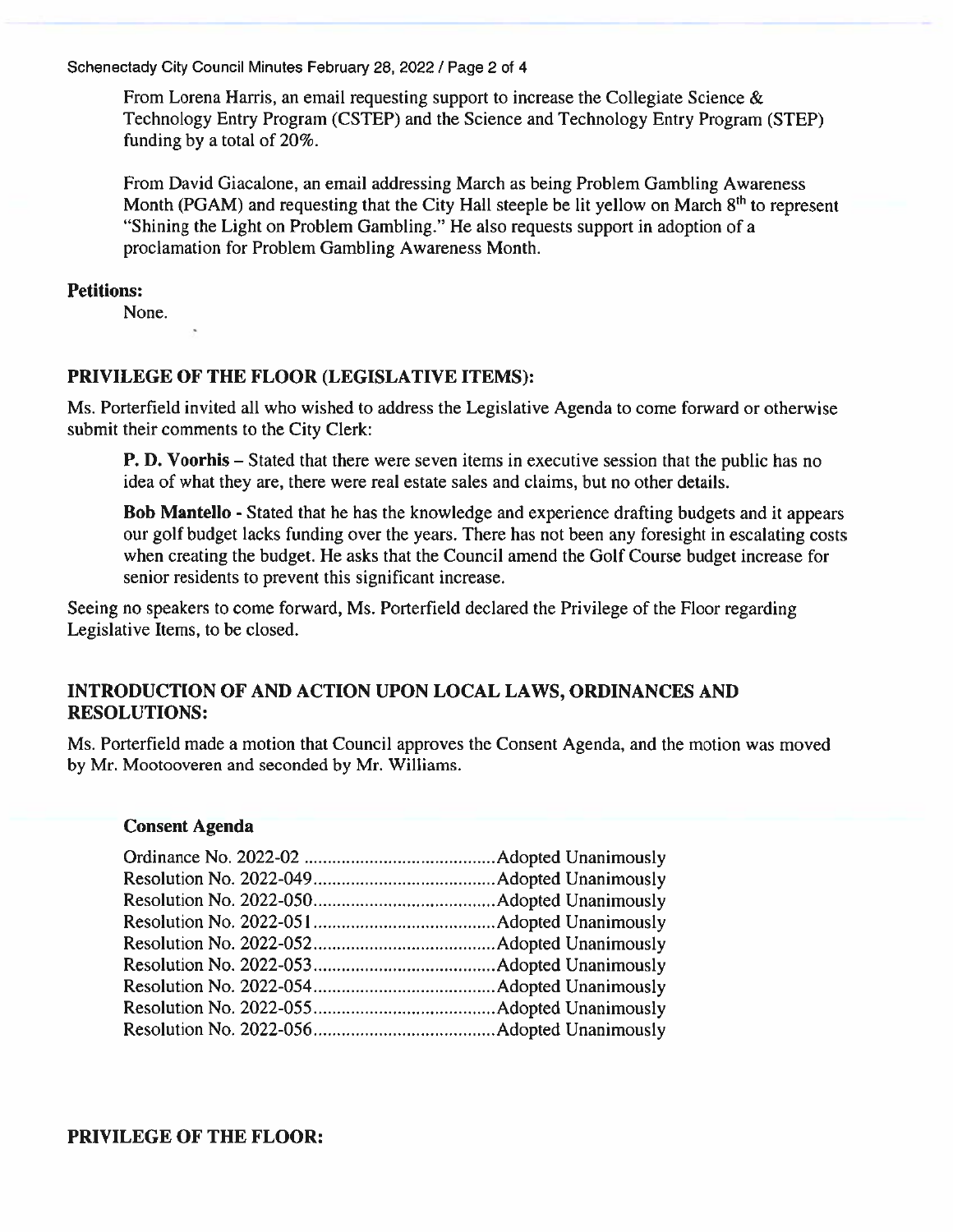Schenectady City Council Minutes February 28, 2022 / Page 3 of 4

Ms. Porterfield directed all who wished to discuss any items for City Business to come forward or otherwise submit their comments to the City Clerk.

Diablo - Spoke about the qualifications required to review the American Rescue Plan Act (ARPA) applications. How many people qualify? How are they selected? What is the process for selection? He would like some sort of referendum on the people that are selected. He would like assistance completing the application for the funding because he would like to open a gallery.

P. D. Voorhis – Stated that the 24-unit apartment building that was built on Barrett Street was occupied and filled with corporations and committee members of various boards throughout the City. Each one of them purchased two units in the building. She then stated that two-thirds of the employment at Union College are non-academic and they have parking issues. They have an alternative motive in buying two units. The City should have demanded a disclosure form.

#### **MISCELLANEOUS BUSINESS OF THE COUNCIL:**

**Doreen Ditoro** – Stated that the Soup Stroll that was organized by the Downtown Schenectady Improvement Corporation (DSIC) was well attended. She then congratulated the winners – The Nest, Manhattan Exchange, and Backstage Pub.

**Carmel Patrick** – Announced that the Whitney Book Corner will be moving and there is a sale on their books and movies. She then encouraged everyone to go out and reduce their inventory.

**Damonni Farley** – Thanked his colleagues for attending the "My Brother's Keeper" celebration. This celebration was attended by many community stakeholders, public officials, and concerned community members. This initiative helps close and eliminate opportunity gaps for young men of color in the City of Schenectady.

Carl Williams – Stated that although it's the end of the Federally recognized Black History Month, the accomplishments and achievements of African Americans are vast. It's necessary to congratulate and recognize the individuals that have been influential and impactful in our City every day. Then he announced that the Goose Hill Neighborhood Association will be hosting an event titled "The Role of Faith in the Life of Dr. Martin Luther King" it will be presented by Reverend Nicolle Harris and held at Saint Kateri Tekakwitha Parish on Rosa Road at 6 p.m. on March  $9<sup>th</sup>$ .

**John Polimeni** – Announced some economic news regarding the inflation of current times and expectations of further increases. He advised that if you can and are able, to prepare for the rise and if you are having difficulty to ask for help. Reach out, don't struggle; there's lots of help available. If you don't know who to call, please reach out to Council or City Hall.

Marion Porterfield – Announced that the Mayor is at another meeting and that is the reason he is not in attendance. The Mayor's Office sent out a memo regarding mask wearing being optional for City Hall and members of the public. This is in response to the latest CDC mask guidance and Schenectady County having been identified as an area of low risk. She then thanked the Chief of Police for inviting her and other Council members to the Procedural Justice training; it was very informative and looks forward to its' continuation and the continuation of the Police Reform. The Police Department is having a Police Academy for Citizens; it's a 13-week commitment. It begins the 16<sup>th</sup> of March and anyone who is interested may sign-up; the applications are available at the Police Department. She then addressed a comment that was brought up at the rail regarding the ARPA Advisory Committee and who should be on the panel and said that before this Council Meeting there was a special City Development & Planning Committee meeting that held which addressed all issues including conflicts and processes. The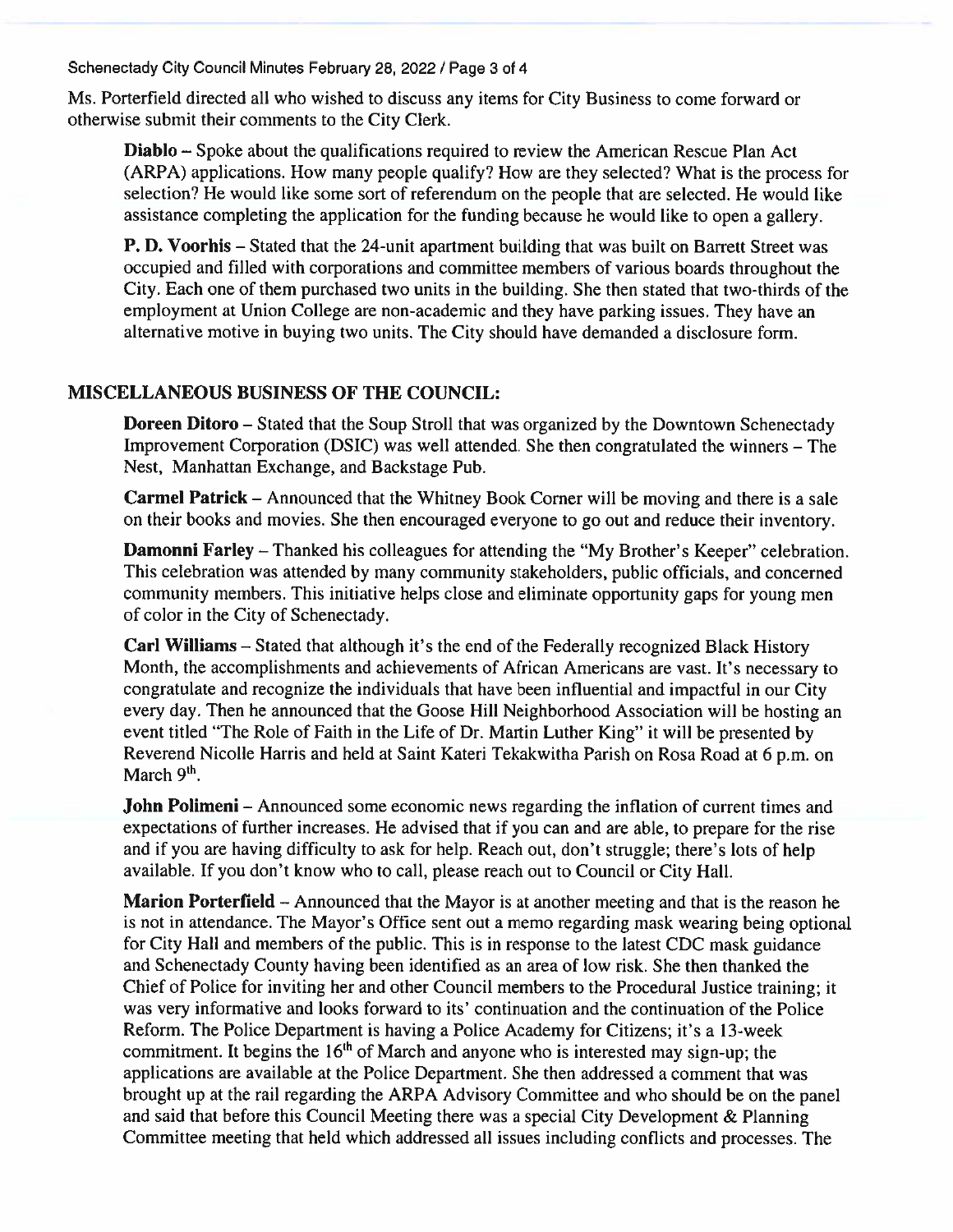Schenectady City Council Minutes February 28, 2022 / Page 4 of 4

Council is looking for volunteers for the advisory board and if anyone is interested in participating, they will need to contact the City Clerk by the 14<sup>th</sup> of March.

### Adjourned:

Seeing no further business to come before the City Council, Ms. Porterfield asked for a motion to adjourn the meeting. The motion was moved by Mr. Williams and seconded by Mr. Farley. The meeting was adjourned at 7:38 p.m.

A true record cunquoi

**By Samanta R. Mykoo Schenectady City Clerk**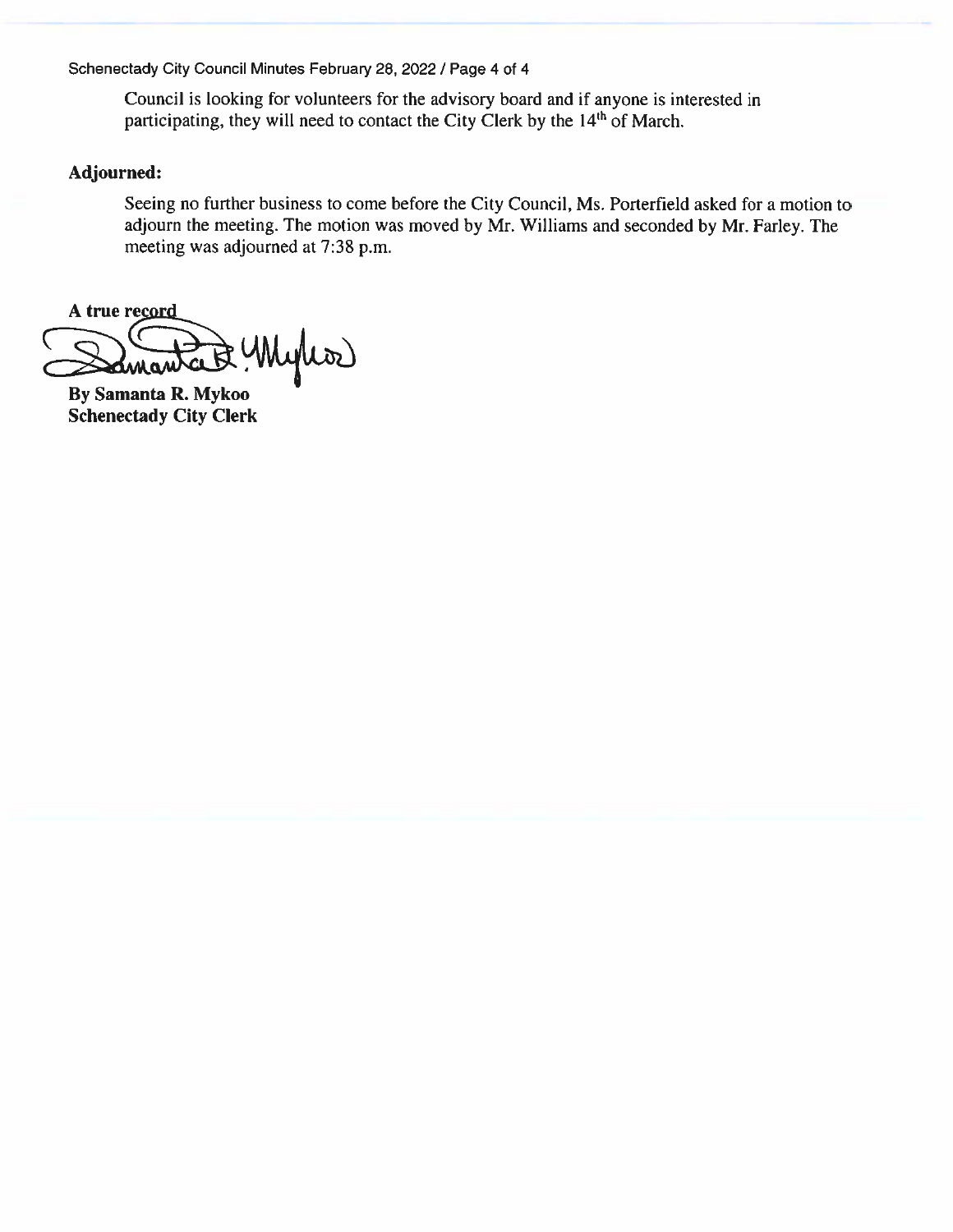## **Samanta R. Mykoo**

| From:    | Lorena Harris                                                  |
|----------|----------------------------------------------------------------|
| Sent:    | Monday, February 28, 2022 12:34 PM                             |
| To:      | Samanta R. Mykoo                                               |
| Subject: | Please increase funding for the CSTEP and STEP Programs by 20% |

CAUTION: This email originated from outside of the organization. Do not click links or open attachments unless you recognize the sender and know the content is safe.

Lorena Harris



February 28, 2022

Dear Clerk Mykoo,

As we continue to navigate through the challenge of the Covid 19 pandemic, I want to thank you for your leadership through this extraordinary period in history.

In her proposed Executive Budget for 2023, Governor Hochul has proposed a 10% increase in funding for CSTEP and STEP and all of the opportunity programs. While I am grateful to the Governor for this proposed increase, I respectfully request an additional 10% for a total increase of 20% for CSTEP and STEP programs. I ask that you continue the commitment to double New York State's investment in the CSTEP and STEP programs.

CSTEP and STEP programs are nationally recognized and proven programs that address the regional shortage of professionals in STEM, health, and licensed fields. Funding for these important programs must be expanded if New York is to be prepared for the STEM‐based economy of the future. Please support increasing current 2021‐2022 funding levels for CSTEP and STEP by a total of 20%.

CSTEP and STEP programs provide key academic support and enrichment, training, internships and research opportunities, standardized test preparation, and support in applying to college and graduate and professional programs of study in STEM, health, and licensed professions. These services are necessary for the academic success of students, and expanding the state's investment in these essential programs is an investment in me and my future.

As you deliberate this year's budget, I urge you to support programs that work for New York State. CSTEP and STEP work for New York! Please increase CSTEP/STEP funding by a total of 20% and continue the state's investment in my future. Thank you.

Sincerely, Lorena Harris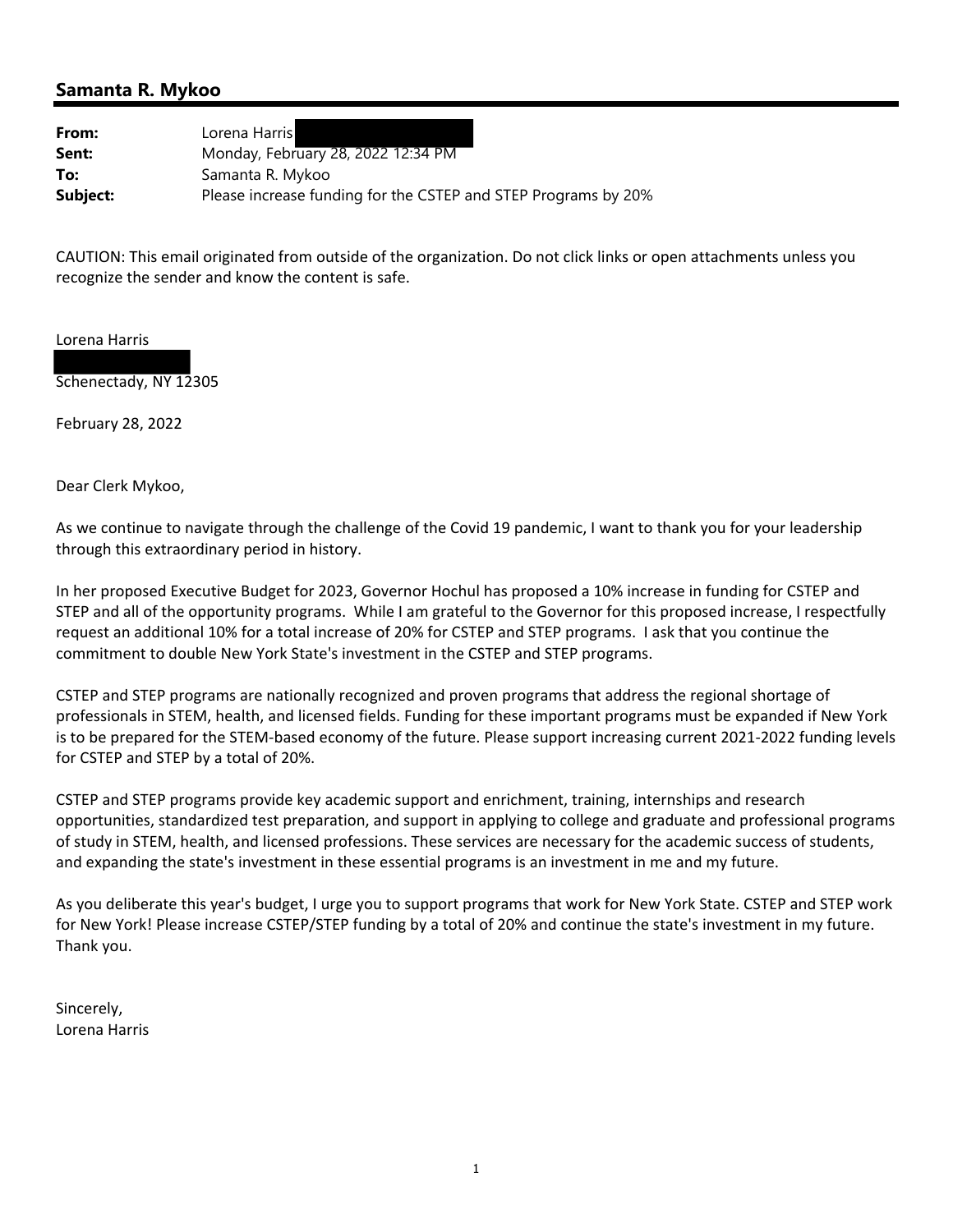### **Samanta R. Mykoo**

| From:                  | davidgiacalone                      |
|------------------------|-------------------------------------|
| Sent:                  | Monday, February 28, 2022 12:54 PM  |
| To:                    | Samanta R. Mykoo                    |
| Subject:               | Shine the Light on Problem Gambling |
| <b>Attachments:</b>    | Proclamation-Language-2022.docx     |
| <b>Follow Up Flag:</b> | Follow up                           |
| <b>Flag Status:</b>    | Flagged                             |

CAUTION: This email originated from outside of the organization. Do not click links or open attachments unless you recognize the sender and know the content is safe.

To: Mayor Gary R. MvCarthy Marion orterfield, President, City Council Council Members

March is Problem Gambling Awareness Month [PGAM] and I ask that the City of Schenectady City join the cities and landmarks across the State that will be Shining the Light on Problem Gambling, March 8, 2022, by lighting our City Hall steeple in yellow that night. See the Press Realse below for more information.

The advent of Mobile Sports Betting has brought more urgency to PGAM, as MSB allows 24/7 sports betting from anywhere, on unlimited combinations and novel bets. Unlike revenue brought in at Rivers in Schenectady, none of the hundreds of millions of annual tax revenue from MSB is earmarked for Schenectady or Schenectady County.

Indeed, Gov. Hochul has left Property Tax Relief out from her proposed use of MSB tax renvenue for the next few fiscal years. Schenectady faces more residents (and their families and friends) dealing with the financial, emotional and social crises created by problem gambling, without more tax revenue, and perhaps with fewer gamblers bringing their gaming dollars in person to 1 Rush Street, and thus generating less local gaming tax revenue.

We hope that the publc becomes more aware of both the hazards of problem gambling and the resources available to help prevent problem gambling, and treat the related problems for the gambler and his or her family.

Our regional Problem Gambling Resource Center is located in Albany and can be reached online at https://nyproblemgamblinghelp.org/northeast/

Please, in addition to Lighting our Steeple on March 8, please consider adopting a Proclamation supporting the goals of PGAM. A Sample is attached. For more information and details see http://nyproblemgambling.org/pgam/

Thank you for your interest in these important issues.

David Giacalone Schenectady NY

===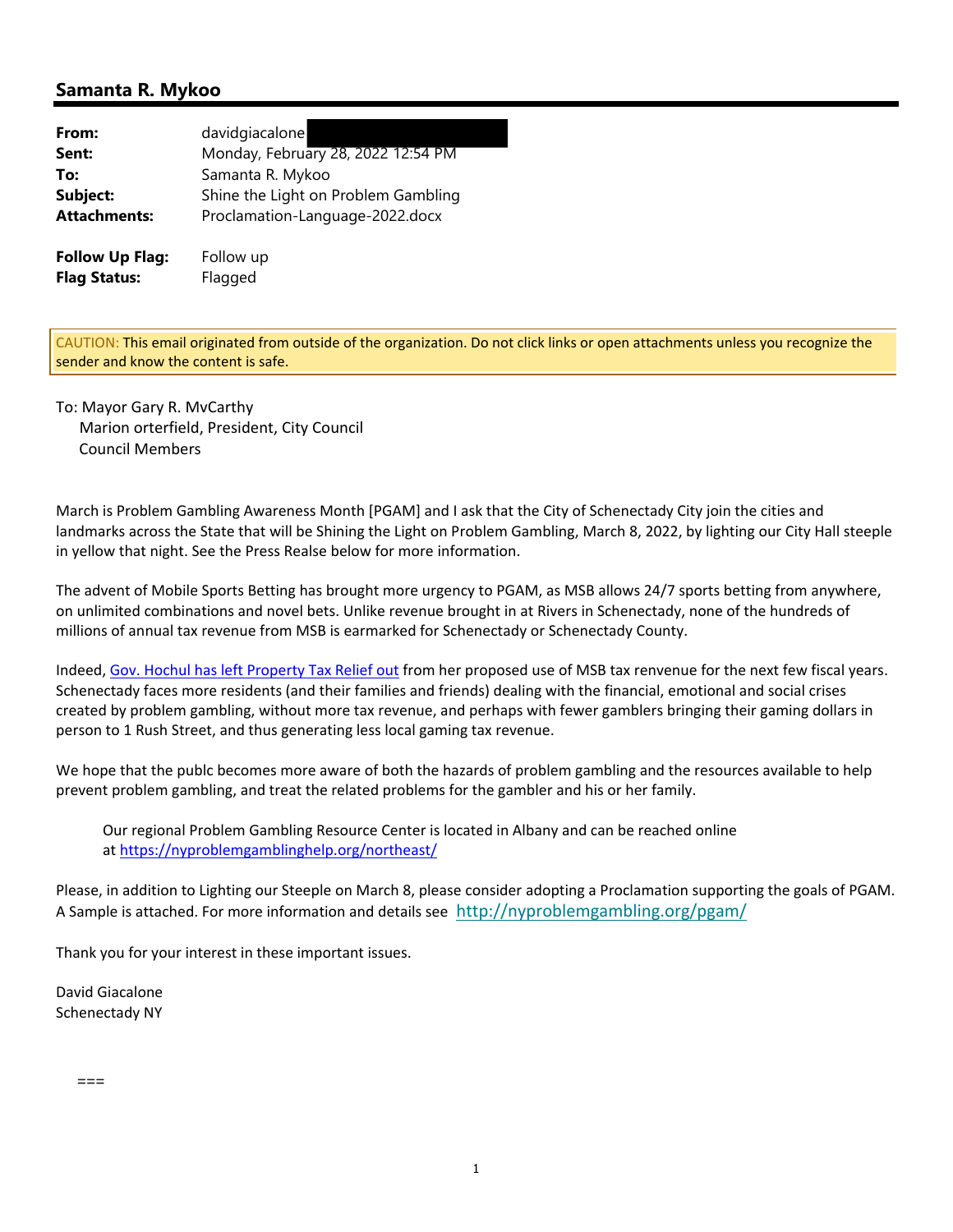# **From Niagara Falls to the Mario Cuomo Bridge: NY Shines the Light on Problem Gambling**

March 1, 2022 – With the rapid expansion of gambling and the record-breaking introduction of mobile sports betting, there is no better time to bring the issue of problem gambling to the forefront. The New York Council on Problem Gambling (NYCPG) and its seven regional Problem Gambling Resource Centers (PGRCs) are calling on everyone to "shine the light" on problem gambling during Problem Gambling Awareness Month (PGAM) this March.

The Council's newest effort and a driving force behind this year's Shine the Light theme involves several notable places in New York joining NYCPG and its PGRCs to recognize March as Problem Gambling Awareness Month. "Bringing statewide attention to this issue means supporting our friends and neighbors," says Angela DiRosa, Program Manager for the Western NY PGRC. "We know that an increase in availability of any gambling leads to an increase of problems. Having access 24 hours a day and being able to place an endless number of wagers compounds that. We want to make sure that people know they're not alone and there's support available before people find themselves in a dire situation."

The following landmarks will be lit up yellow on Tuesday, March 8, 2022:

- Niagara Falls, Niagara Falls NY & Canada
- Seneca One Tower, Buffalo
- Tower 280 at Midtown, Rochester
- Legacy Tower, Rochester
- One East Avenue, Rochester
- The Metropolitan, Rochester
- 3 City Center, Rochester
- Yates County Government Building, Penn Yann
- Syracuse City Hall, Syracuse
- National Grid Building, Syracuse
- Barclay Damon Building, Syracuse
- SUNY System Administration Building, Albany
- Gov. Mario M. Cuomo (Tappan Zee) Bridge, Rockland & Westchester Cos.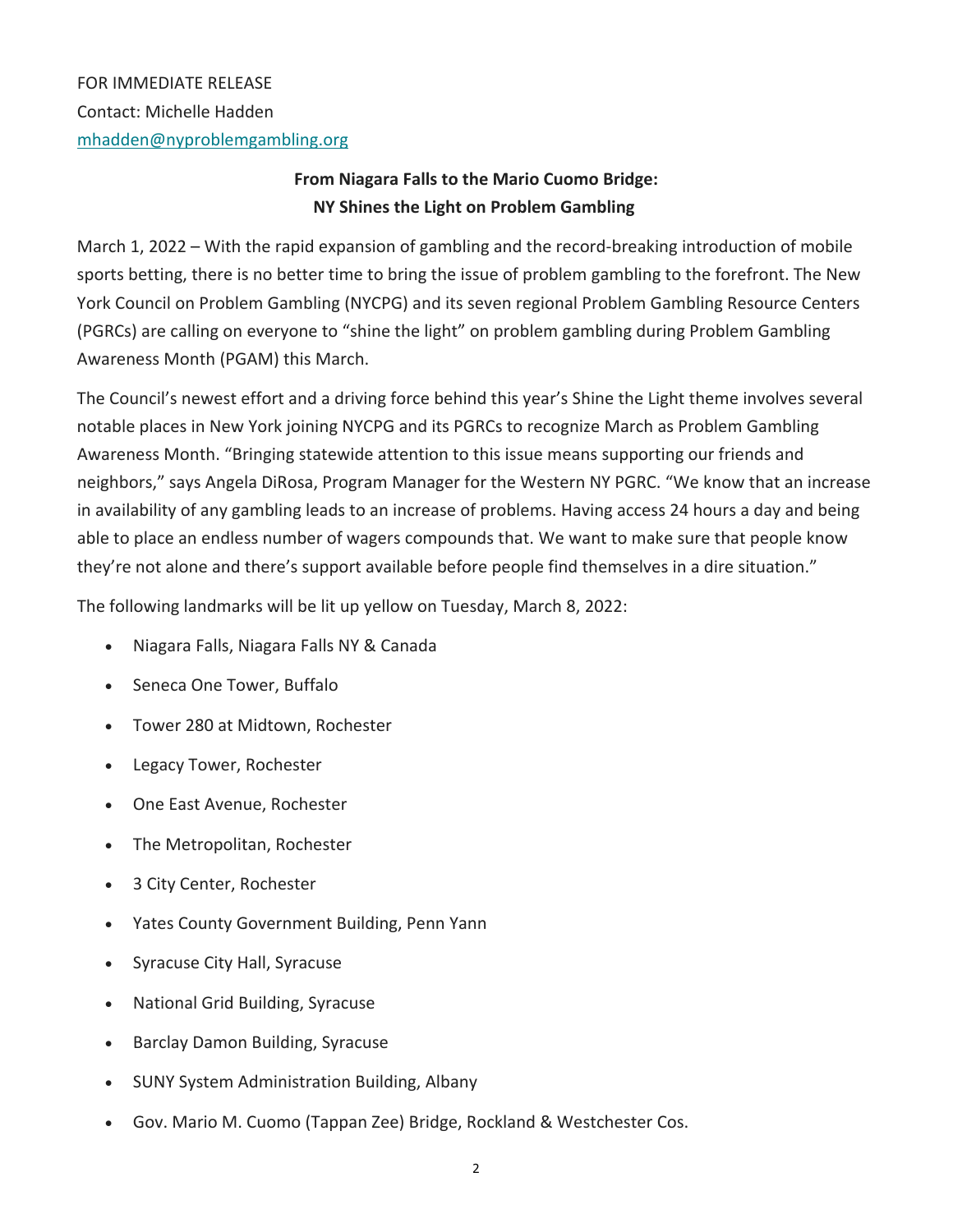• Mid-Hudson Bridge, Poughkeepsie & Highland

During the five weeks in March 2022, the Council will be shining the light on problem gambling, focusing on one theme each week and encouraging partners, allies, and community members to take action that raises awareness themselves. Details and resources can be found a t http://nyproblemgambling.org/pgam/.

Highlights of the statewide plans for March include the following:

March 6: Open Gamblers Anonymous Meeting via Zoom

March 8: Gambling Disorder Screening Day

March 8: Shine the Light Night

March 9‐10: NYCPG Annual Conference

March 10: Shine the Light Rally

Multiple Webinars and Trainings, Facebook Live Events, and more.

\_\_\_\_\_\_\_\_\_\_\_\_\_\_\_\_\_\_\_\_\_\_\_\_\_\_\_\_\_\_\_\_\_\_\_\_\_\_\_\_\_\_\_\_\_\_\_\_\_\_\_\_\_\_\_\_\_\_\_\_\_

Over 600,000 adults residing in NY are experiencing problems related to their gambling. According to the National Council on Problem Gambling, 2 million U.S. adults (1%) are estimated to meet criteria for severe gambling problems in a given year. Another 4‐6 million (2‐3%) would be considered to have mild or moderate gambling problems; that is, they meet one of more of the criteria and are experiencing problems due to their gambling behavior. The effects of problem gambling are not isolated to the individual who is gambling. It's been estimated that 8‐10 additional people can be negatively affected by one person's gambling behaviors (Petry et al, 2005). These people include family members, friends, neighbors and even coworkers.

Not only do we all need to shine the light on the issue of problem gambling, we want our lights to be a beacon for anyone who might be negatively affected by a gambling problems – there is hope and help! To learn more, take action, or find help visit http://nyproblemgambling.org/pgam/.

####

The NYS Problem Gambling Resource Centers (PGRC) are a program of the New York Council on Problem Gambling dedicated to addressing the issue of problem gambling within New York State. The vision of the PGRC is the positive transformation of lives harmed by problem gambling. The PGRC focuses efforts on increasing public awareness of problem gambling; connecting clients with treatment, recovery and support services; and promoting healthy lifestyles which foster freedom from problem gambling. Visit www.NYProblemGamblingHELP.org to learn more about the PGRC network.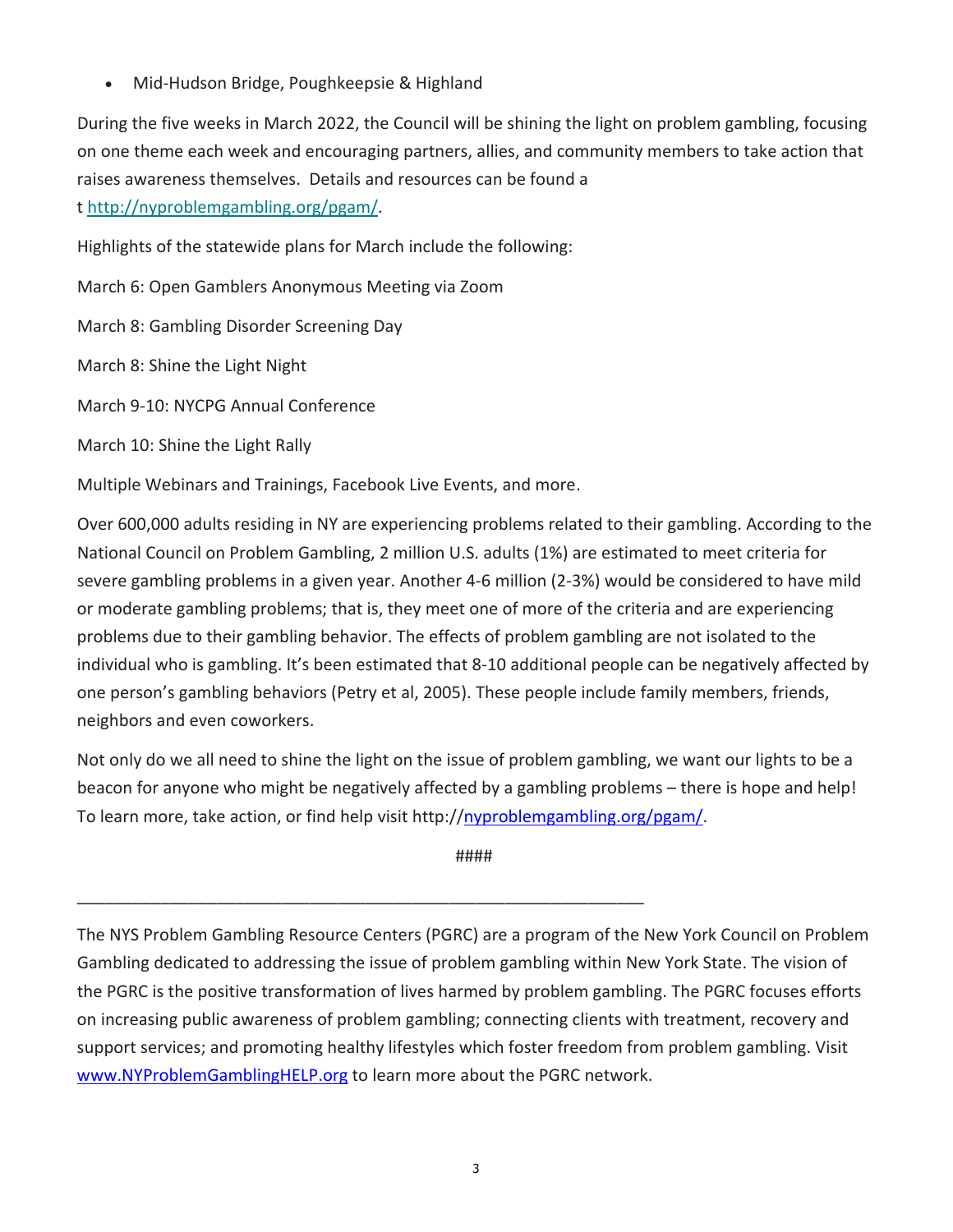The New York Council on Problem Gambling (NYCPG) is a not‐for‐profit independent corporation dedicated to increasing public awareness about problem and compulsive gambling and advocating for support services and treatment for persons adversely affected by problem gambling. NYCPG maintains a neutral stance on gambling and is governed by a Board of Directors. Find out more at NYProblemGambling.org

==